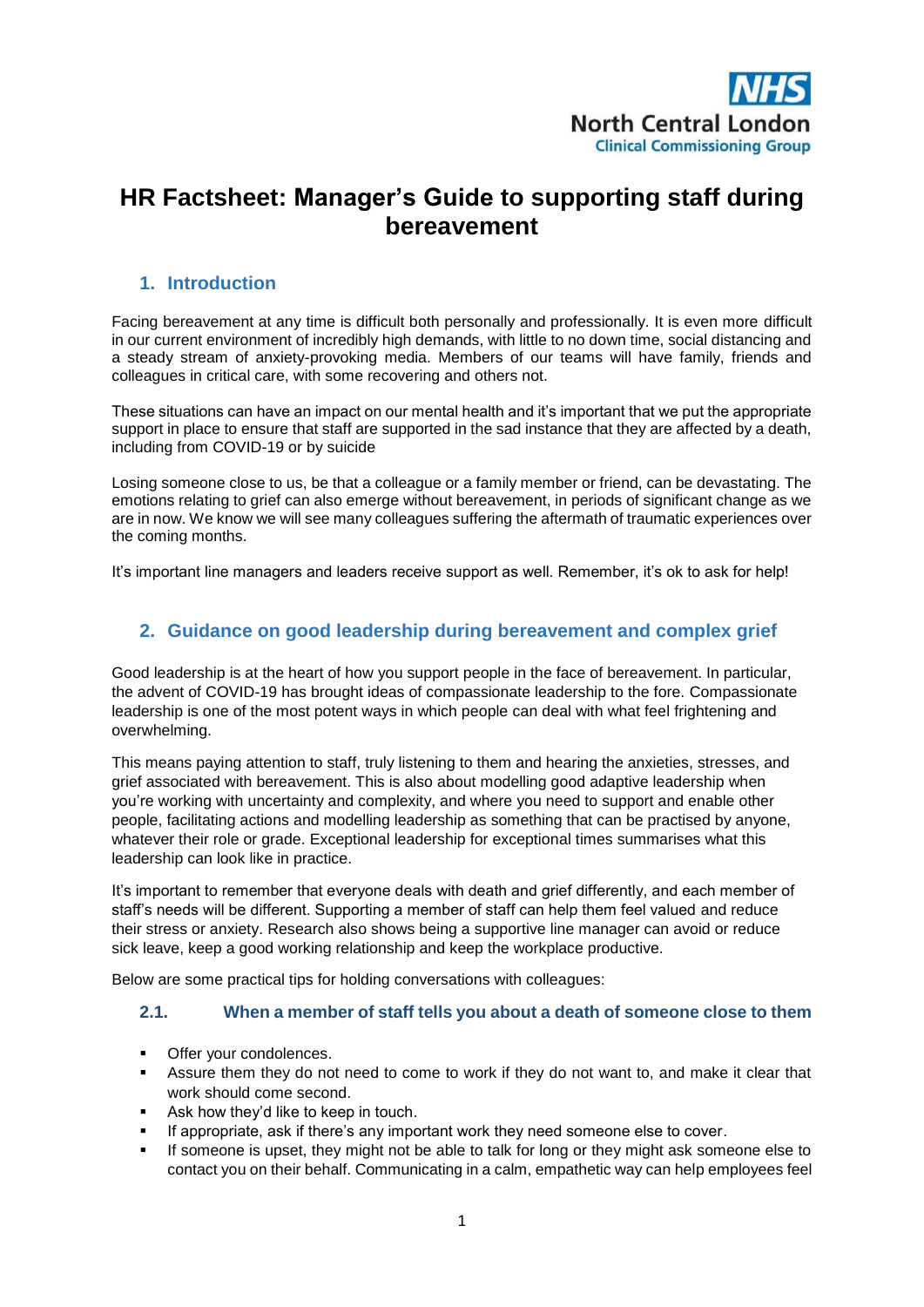supported, and help ease their anxiety about returning to work. Speak to the HR team to ensure that any compassionate leave or time off is in accordance with policy and recorded correctly on Workforce.

#### **2.2. When you get in touch with a bereaved member of staff**

It is good practice to ask:

- How they are
- How they'd like to be in contact while they're off, for example by phone or email, and how often
- If they want you to let others know about the death
- If they want to be contacted by others from work, for example to offer their support or condolences
- If they need any information or support from you, and signpost to any support that's available to them
- **If they've thought about returning to work, if appropriate**

### **2.3. When you are concerned about a colleague**

There is a tragic reality that some of us will have concerns about colleagues at risk of harming themselves or taking their life by suicide. Flags to be aware of include communicating that they are feeling much worse, saying they would 'rather not be here'. You might be aware that they have considered suicide previously or have ideas about how they would kill themselves. It can also be more subtle including appearing restless and agitated, not wanting to talk to people, or not coping with everyday tasks.

- It is important to remain calm and not panic.
- If you are worried someone may be in immediate danger, call the emergency services<br>If you are worried about the person but do not think they are in immediate danger eng
- If you are worried about the person but do not think they are in immediate danger encourage them to talk about their feelings and to seek help
- Asking simple, direct questions can help. This includes asking someone whether they are having suicidal thoughts. Ask open questions, give them time to respond and try not to judge
- Suggest they call the confidential staff helpline: 0300 131 7000. You can also call on their behalf
- Make sure you get support as well. Caring for someone else who is suicidal can be very emotionally draining.

Remember, it's ok to ask for help!

## **3. Do's and don'ts for leading and managing a team member following a bereavement**

Below are some suggested 'do's and don'ts for leading and managing your teams after a bereavement…

**DO…**

- **Take your time:** when calling on a vulnerable person or the bereaved give the time needed to demonstrate care.
- **Listen to the story:** talking is important for the distressed, use active listening to show you understand.
- **Provide information:** make sure you have relevant written information and guidance to share.
- **Be creative:** although there are strict rules on not spreading infection, be personal and innovate.
- **Show respect:** people may have strong religious or other beliefs. Be respectful of what matters to them.